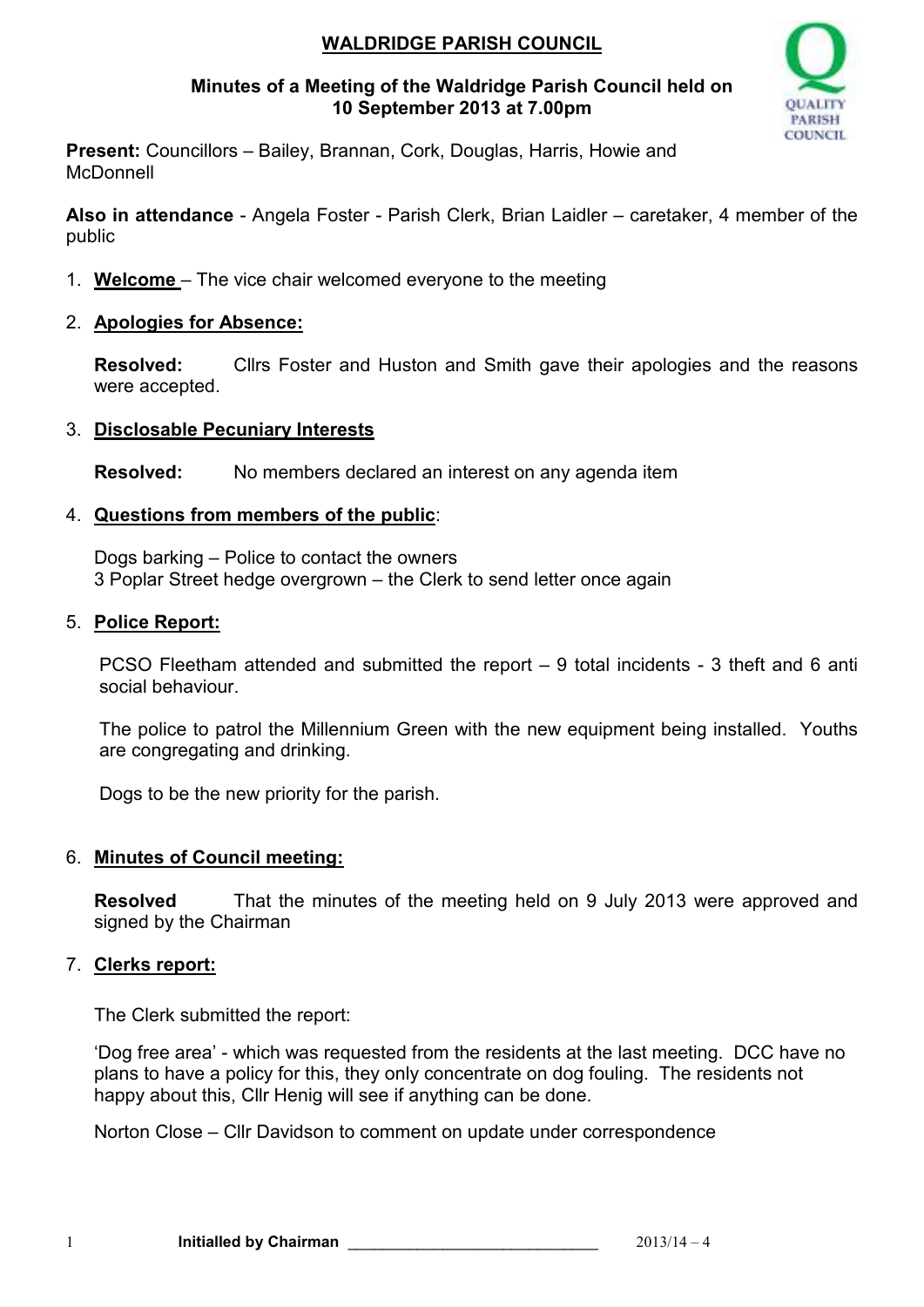#### 8. **Parish Matters and on-going items**

### a) **Planning applications received**

#### **To consider any planning applications received after the agenda was published.**

| 2/13/00166/FUL | <b>Nature Trail</b><br><b>Waldridge Fell</b><br>Chester-le-Street<br>Co Durham                                  | Installation of 5 wooden carved<br>structures (various designs) at<br>various locations within the nature<br>trail                                                     |
|----------------|-----------------------------------------------------------------------------------------------------------------|------------------------------------------------------------------------------------------------------------------------------------------------------------------------|
| 2/13/00161/FUL | 11 Cloverhill<br><b>Chester-le-Street</b><br>Durham<br>DH <sub>2</sub> 2LZ                                      | Creation of porch within existing<br>open entrance and erection of sun<br>room to rear (replacing existing<br>conservatory on a larger basis)<br>(revised application) |
| 2/13/00206/FUL | 10 Fenwick Close<br><b>Chester-le-Street</b><br>Durham<br>DH <sub>2</sub> 3SU                                   | Erection of single storey extension<br>to rear of dwelling to replace<br>existing conservatory and single<br>storey front extension to lounge                          |
| 2/13/00179/FUL | 2 Ashgrove<br>Chester-le-Street<br>Durham<br>DH <sub>2</sub> 2XL                                                | Erection of first-floor extension at<br>side of dwelling including alteration<br>to existing roof to provide a gable.                                                  |
| 2/13/00188/FUL | <b>Millenium Green</b><br>Chillingham Drive<br>Chester-le-Street<br>Durham                                      | Installation of two metal carved<br>sculptures both 1.8m in height.                                                                                                    |
| 2/13/00190/FUL | <b>Grass Verge</b><br><b>Land Opposite Chester</b><br><b>Street</b><br>Waldridge<br>Chester-le-Street<br>Durham | Installation of 1 metal carved<br>sculpture 2m in height.                                                                                                              |
| 2/13/00191/FUL | Land at Poppyfields<br>Roundabout<br><b>Waldridge Road</b><br>Chester-le-Street<br>Durham                       | Installation of 2 metal carved<br>sculptures both 2m in height (one on<br>land to west of Elmwood and one on<br>southern side of Waldridge Road<br>towards Waldridge). |
| 2/13/00211/FUL | 17 Olive Street<br>Waldridge<br>Chester-le-Street<br>Durham<br>DH <sub>2</sub> 3SQ                              | Erection of part two-storey/part<br>single-storey extension at rear of<br>dwelling (revised application).                                                              |

*Resolved: Recommend approval. The members unable to comment on the planning applications for the Parish Council. No other comments received from members of the public*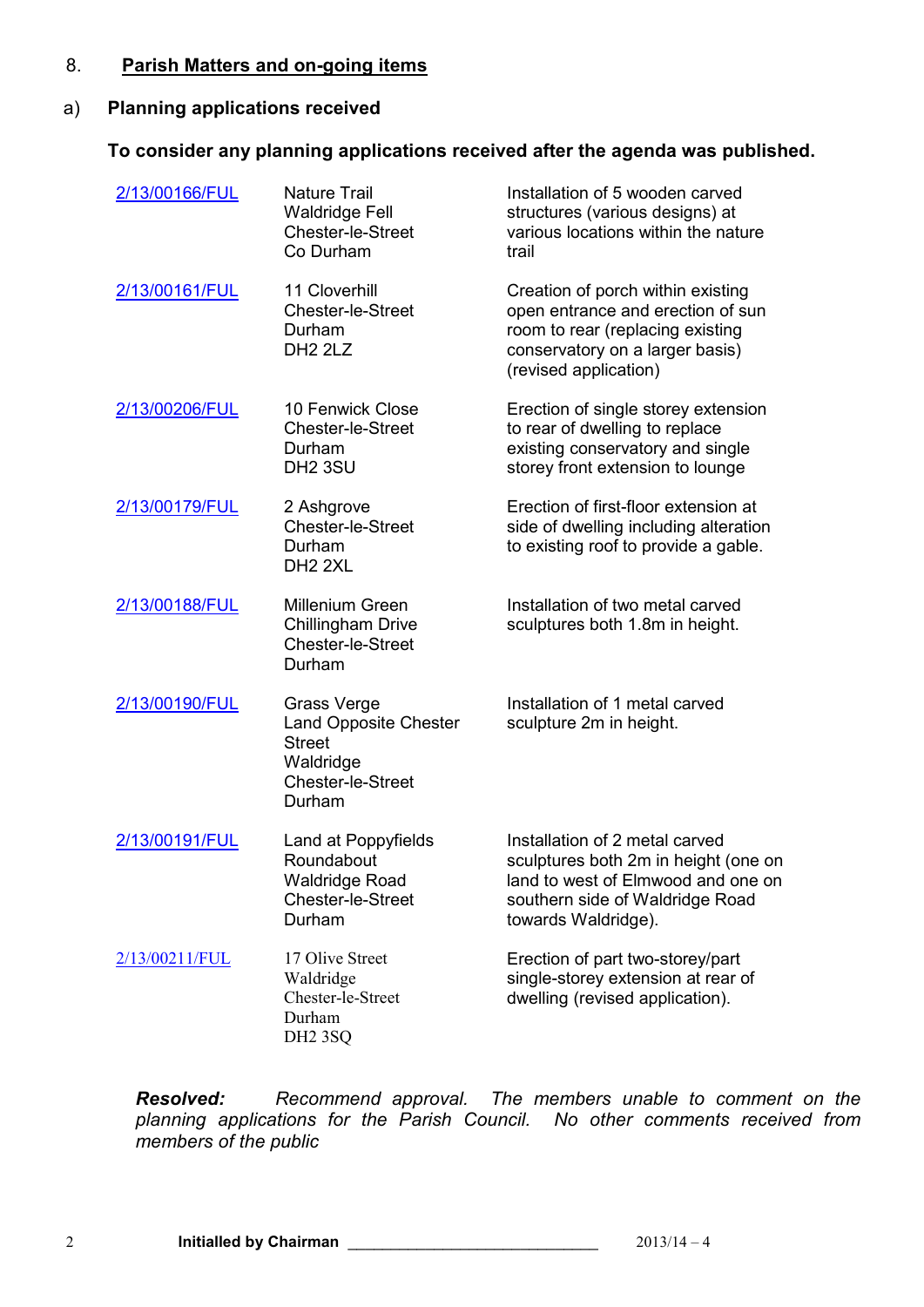### b) **To consider any planning applications received after the agenda was published.**

*No applications received*

# c) **Northumbria in Bloom update**

- The award ceremony arranged for 17 September
- Winter plants have arrived at the nursery

# *Resolved*

- *Noted 4 people to attend including Mark Oliphant*
- d) **Clerks annual pay increase** To note 2013/14 national pay scales have been released. An increase of 1.0% to be implemented immediately and backdated from April 2013

# *Resolved: Pay increase accepted*

- e) **Travellers** The recent arrival of travellers was discussed. DCC have provided a policy in dealing with any future travellers. It was suggested asking if a crash barrier could be installed on the corner to stop further travellers, this will also help with the crashes. Cllr Henig will see if allowed.
- f) **Play area on Millennium Green**  Several residents has requested a children's play area being installed on the Green.

*Resolved: It was suggested waiting to see if the fitness equipment is safe. Cllr Henig will see if any funding available, it was agreed to monitor for 6 month.*

g) **Trees on the Millennium Green-** costs of £80 have been received to cut down the overhanging trees.

*Resolved: It was agreed to go with this quote, the work to be carried out in the Autumn* 

h) **Section 106 money –** Application for wood sculptures has been accepted. The first installation to take place within two months. David Goss has requested half the money up front.

The metal sculptures – highways have refused the one for the Poppyfields bed. The other one is ok. A new location needs to be looked at. The one in the village needs to be changed location.

*Resolved: It was agreed to pay the money. Further suggestions to be given to highways before another planning application to be sent.* 

- i) **Best Kept Garden Comp** Cllr Cork requested addresses
- j) **Millennium Green project** An installation date of 12 September is arranged. The Clerk to contact Allan Bainbridge to officially open the equipment.
- k) **Funday**  It was suggested getting more tents / gazebos

*Resolved: It was agreed to split the £103 from tombola to Air Ambulance and Mountain Rescue. As it would be beneficial to have before the Halloween night, it was agreed to purchase one at £62.00*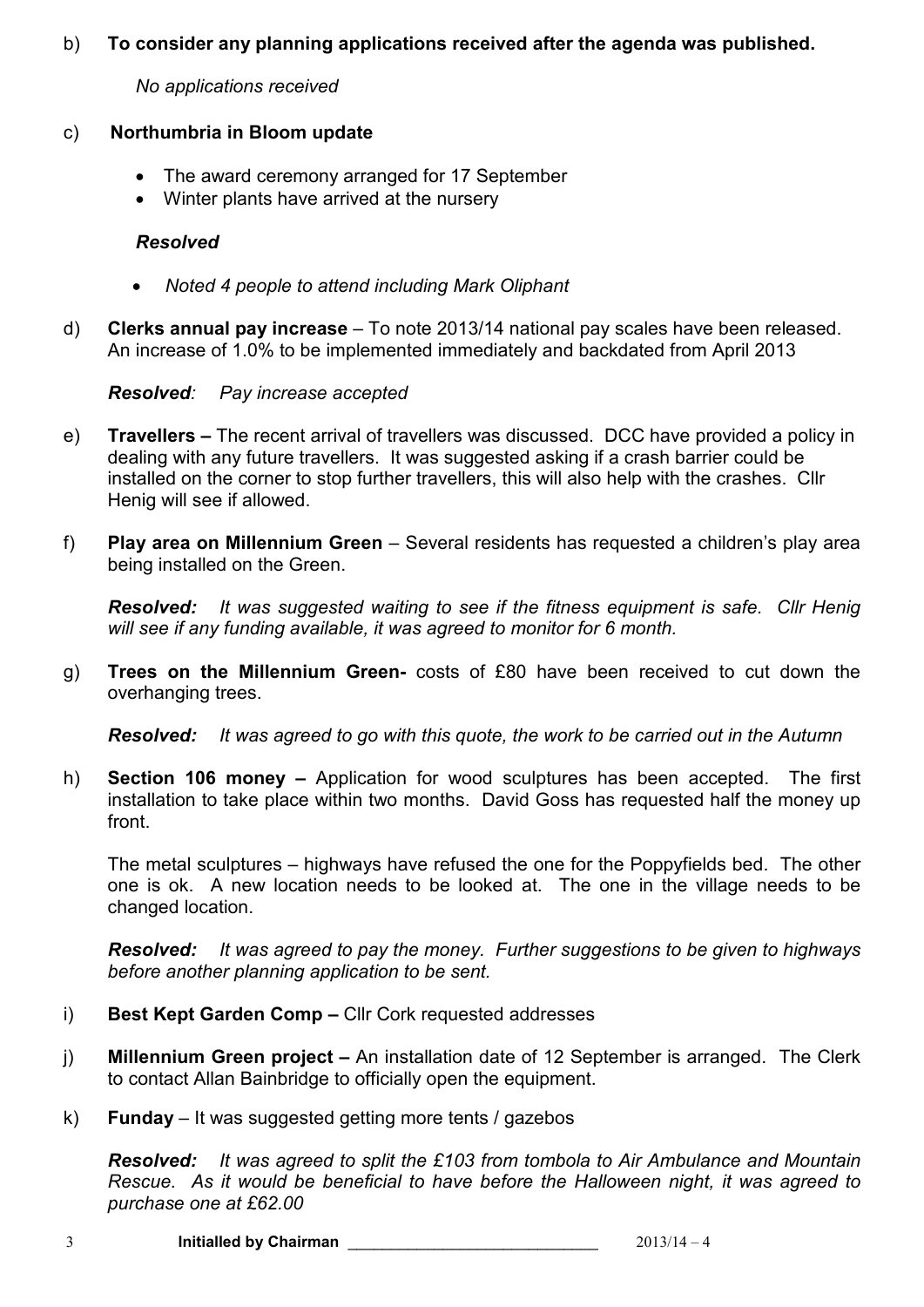l) **Halloween night** – Arrangements for night were discussed, purchasing glow sticks £88.80 for 200 and vouchers for prizes £5 per prize x 3 plus dog prizes.

*Resolved: It was agreed to purchase glow sticks and vouchers*

m) **October meeting** - The Clerk requested the meeting to be put back one week due to time constraints of getting agenda out on time due to holidays

*Resolved: It was agreed to put the meeting date back to 15th* 

n) **Japenese Knotweed -** This weed is becoming a problem on the Waldridge Lane. Not Durham County Council land.

*Resolved: It was agreed to try trace the land owner* 

- o) **Correspondence received** 
	- To note County Councillors report Cllr Henig thanked the council for allowing the flooding information to be at the fun day. She spoke of participatory budgeting event on 9 November. Cllr Davidson spoke of Norton Close parking. This to be placed on next agenda for a decision. He updated the council on the Inn on the Green. He will see if any further update and report back. See if a site meeting could be arranged.

### *Resolved:*

- Report noted.
- p) **Correspondence received after agenda published** (to note only)
	- No items
- q) **AAP forum updates**  none attended. Board meeting will be on 23 September
- r) **Urgent issues for noting** (Clerk to use delegated powers if necessary) **and any items Councillors wish to agenda for next meeting**

Seat on Millennium Green seat